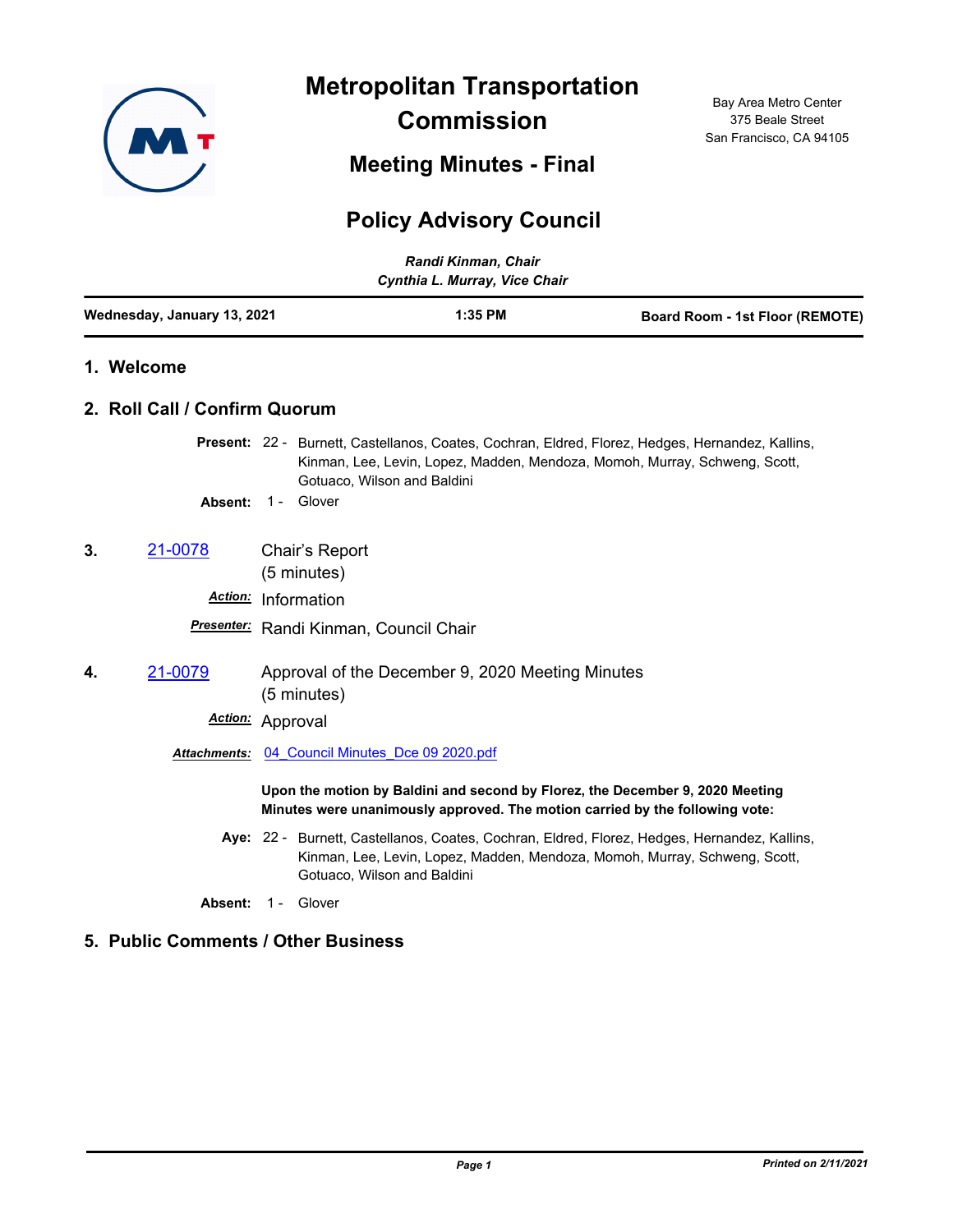**6.** [21-0080](http://mtc.legistar.com/gateway.aspx?m=l&id=/matter.aspx?key=21673) Subcommittee Reports (7 minutes)

*Action:* Information

*Presenter:* Veda Florez, Policy Advisory Council Equity & Access Subcommittee Chair and

> Adina Levin, Policy Advisory Council Fare Coordination and Integration Subcommittee Chair

Terry Scott and Walter Wilson were appointed to the Policy Advisory Council Equity & Access Subcommittee as voting members. Michael Baldini was appointed to the Policy Advisory Council Equity & Access Subcommittee as an alternate.

**7.** [21-0081](http://mtc.legistar.com/gateway.aspx?m=l&id=/matter.aspx?key=21674) Blue Ribbon Transit Recovery Task Force Update (20 minutes)

Update on the Blue Ribbon Transit Recovery Task Force.

*Action:* Information

*Presenter:* Theresa Romell

*Attachments:* [07\\_Blue Ribbon.pdf](http://mtc.legistar.com/gateway.aspx?M=F&ID=555f12eb-4b4a-4d11-b07f-1d44615fc876.pdf)

[20-1680](http://mtc.legistar.com/gateway.aspx?m=l&id=/matter.aspx?key=21545) MTC Resolution No. 4451 and ABAG Resolution No. 01-2021: Plan Bay Area 2050 Final Blueprint: Approval as Preferred Environmental Impact Report (EIR) Alternative (50 minutes)

> Presentation on the Plan Bay Area 2050 Final Blueprint Outcomes, including performance & equity outcomes, and discuss advancement of the Final Blueprint as the Preferred Alternative in the EIR process.

- *Action:* Information
- *Presenter:* Dave Vautin and Lisa Zorn
- Attachments: 08i PLNG-5ai PBA50 FinalBlueprint PreferredEIRAlt Summary **Sheets and PPT.pdf** 08ii\_PLNG-5aii\_PBA50\_FinalBlueprint\_PreferredEIRAlt\_Attachments B-G.pdf 08iii\_PLNG-5aiii\_PBA50\_FinalBlueprint\_PreferredEIRAlt\_MTC Res. No 4451 and ABAG Res. No. 01-2021.pdf